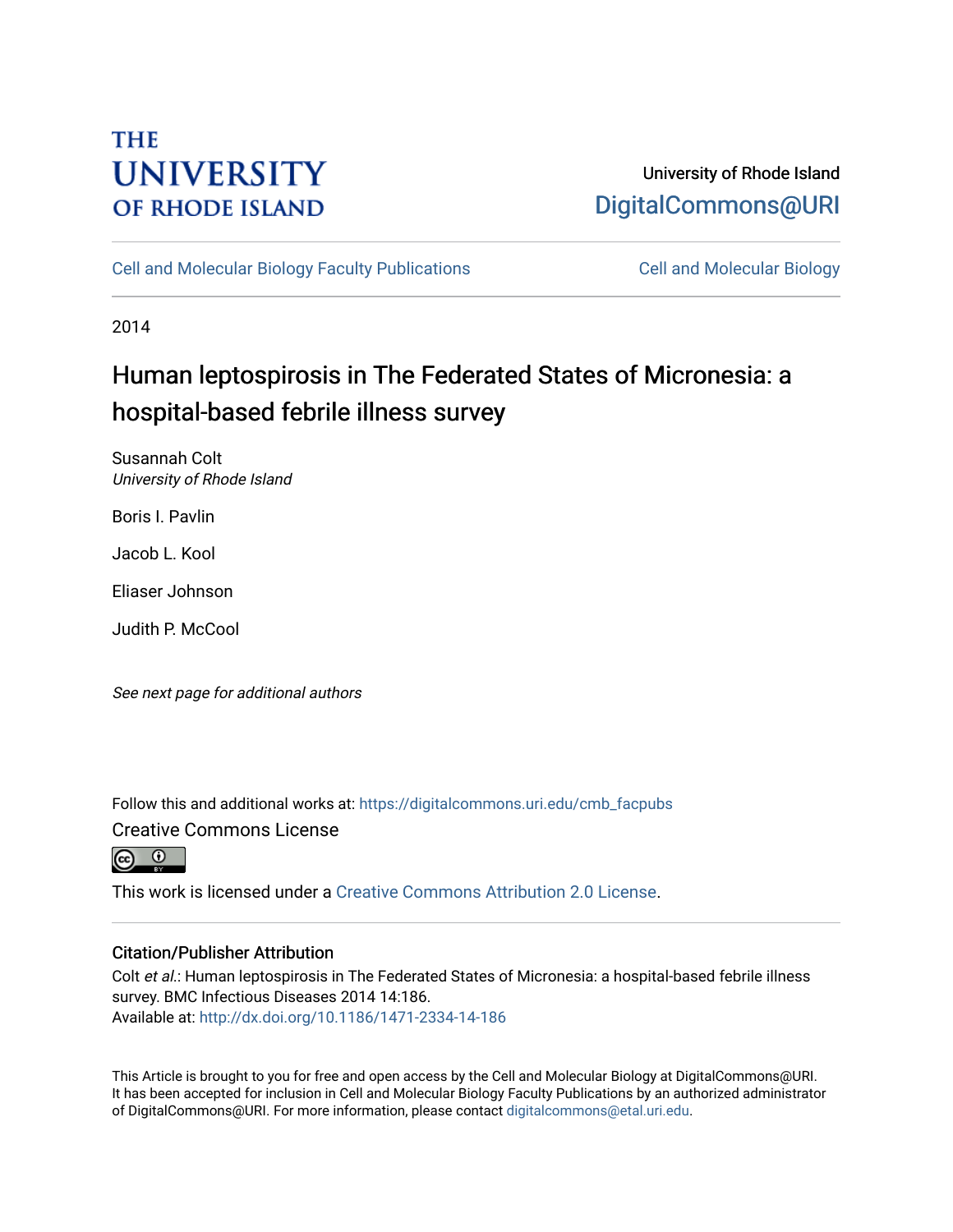## Authors

Susannah Colt, Boris I. Pavlin, Jacob L. Kool, Eliaser Johnson, Judith P. McCool, and Alistair J. Woodward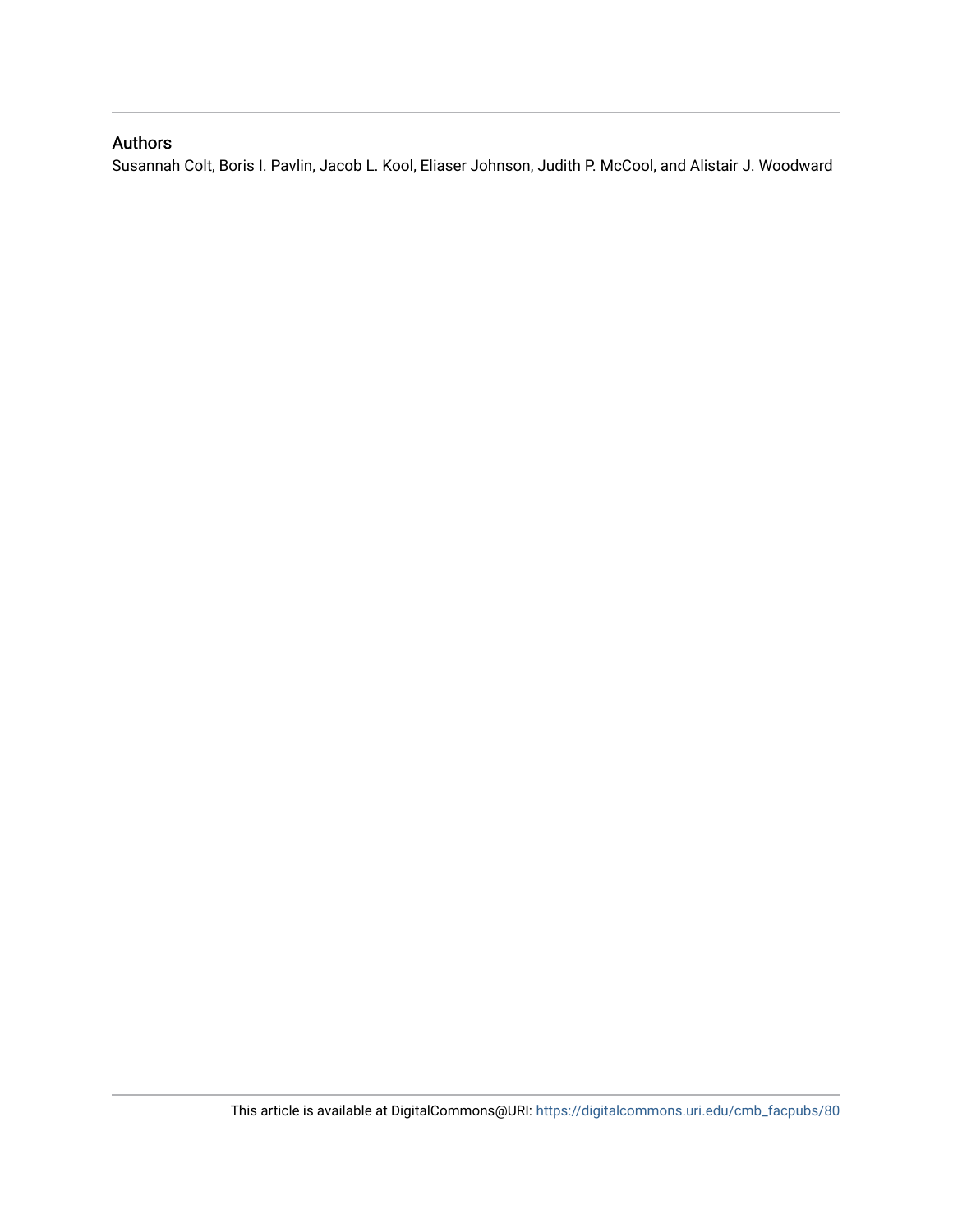## **RESEARCH ARTICLE Example 2018 12:00 Open Access**



# Human leptospirosis in The Federated States of Micronesia: a hospital-based febrile illness survey

Susannah Colt<sup>1</sup>, Boris I Pavlin<sup>2\*</sup>, Jacob L Kool<sup>3</sup>, Eliaser Johnson<sup>4</sup>, Judith P McCool<sup>5</sup> and Alistair J Woodward<sup>5</sup>

#### Abstract

Background: Human leptospirosis is an emerging infectious disease of global significance, and is endemic to several countries in the Pacific. Zoonotic transmission dynamics combined with diagnostic challenges lead to difficulties in prevention and identification of cases. The Federated States of Micronesia (FSM) lacks surveillance data for human leptospirosis. This hospital-based serologic survey sought to estimate the burden of leptospirosis, collect information relating to associated factors, and assess the leptospirosis point-of-care rapid diagnostic test (RDT) commonly used in FSM.

Methods: A four-month hospital-based survey was conducted in Pohnpei State, FSM in 2011. Patients with undifferentiated fevers presenting to hospital were referred for enrolment by physicians. Consenting participants provided paired blood specimens 10–30 days apart, and responded to interview questions regarding demographics, clinical symptoms, exposure to animals, and environmental exposure. Blood samples were subjected to immunochromatographic RDT and confirmed by microscopic agglutination test (MAT).

Results: Of 54 participants tested by MAT, 20.4% (95% confidence interval [CI] 10.1–30.6%) showed serologic evidence of acute infection. Occupation student (odds ratio [OR], 17.5; 95% CI: 1.9–161.1) and recreational gardening (OR, 8.6; 95% CI: 1.0-73.8), identified by univariate logistic regression, were associated with infection. The local rapid diagnostic test (RDT) performed with a sensitivity of 69.2 (42.3-89.3 CI) and specificity of 90.0 (81.6-95.6 CI) compared to MAT.

Conclusions: This study demonstrated a high burden of leptospirosis in Pohnpei. Further work is warranted to identify additional risk factors and opportunities to control leptospirosis in Pohnpei and other Pacific settings.

Keywords: Leptospirosis, Pohnpei, Federated States of Micronesia, Serosurvey

#### Background

Human leptospirosis is a widespread zoonotic disease caused by bacteria of the genus Leptospira [1]. Leptospira are spirochetes with over 200 pathogenic serovars identified worldwide [2]. The global burden of this disease is unknown due to underreporting, misdiagnosis, and lack of confirmatory diagnostic resources [3]. While cases can remain asymptomatic, infection often induces an acute febrile illness with a broad spectrum of symptoms of variable morbidity ranging from mild to fatal. Presentation is described in four clinical categories including a mild influenza-like illness; jaundice, renal failure, haemorrhages and cardiac arrhythmias, termed

<sup>2</sup>Office of the WHO Representative in Papua New Guinea, World Health Organization, Port Moresby, Papua New Guinea

Weil syndrome; meningitis or meningoencephalitis; and pulmonary haemorrhage with respiratory failure [4]. Untreated, Leptospirosis can result in chronic morbidities and in some cases death. Rough estimates measure case fatality between <5 to 30% worldwide [2]. Human transmission occurs from direct contact with carrier animals or via indirect contact with pathogenic leptospires present in the environment [5]. Leptospira carrier animals, including cattle, pigs, dogs, and rodents, excrete high concentrations of the bacteria in urine, contaminating fresh water and soil [6]. Areas most affected are humid tropical or subtropical climates where populations live in close proximity with feral or domestic animals carrying the disease [7]. Leptospirosis is considered an emerging infectious disease of significant concern in tropical developing regions including Pacific Island populations [8].



© 2014 Colt et al.; licensee BioMed Central Ltd. This is an Open Access article distributed under the terms of the Creative Commons Attribution License (http://creativecommons.org/licenses/by/2.0), which permits unrestricted use, distribution, and reproduction in any medium, provided the original work is properly credited. The Creative Commons Public Domain Dedication waiver (http://creativecommons.org/publicdomain/zero/1.0/) applies to the data made available in this article, unless otherwise stated.

<sup>\*</sup> Correspondence: pavlinb@wpro.who.int <sup>2</sup>

Full list of author information is available at the end of the article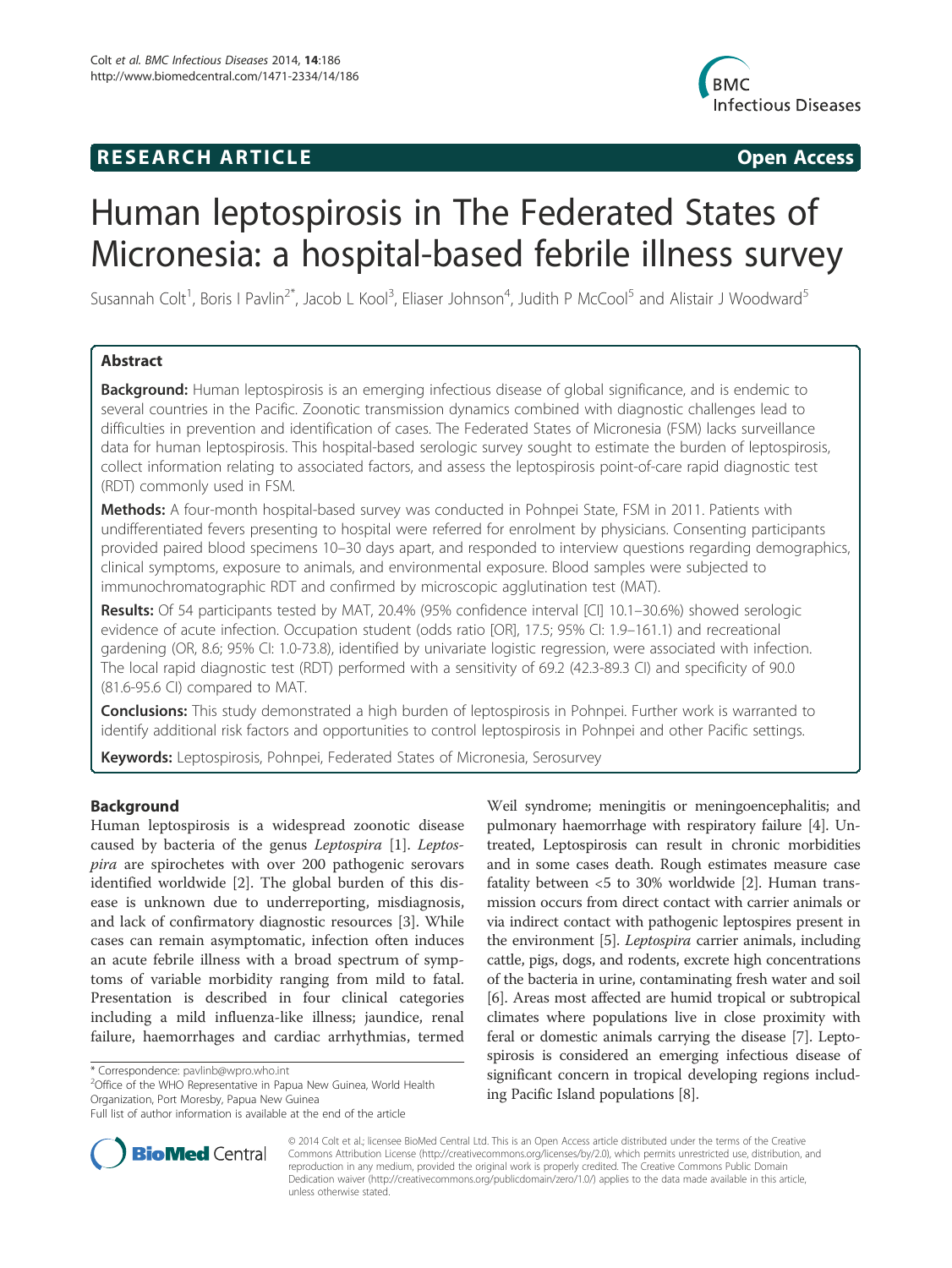While published data finds endemic conditions in many Pacific Island countries, it is likely that the true extent is underestimated [9]. Rates in hyperendemic Pacific Island countries including French Polynesia and New Caledonia are much greater than those reported in the Federated States of Micronesia (FSM) [10]. A survey conducted from 2003–2005 found 69 confirmed cases from 263 suspected cases from seven Western Pacific Islands and recommended further investigation, specifically in FSM [11]. Human leptospirosis in FSM was first described in Kosrae State in 1990 (D. Upson, unpublished observations) and then in Pohnpei State in 1991 [12] and 1993 [13], but there has been limited surveillance to date. An animal study conducted from 1995– 1996 isolated Leptospira from dogs, pigs, and rodents throughout FSM, including Pohnpei State [14]. In 2010, an outbreak investigation in Chuuk State, FSM revealed 2 confirmed cases of leptospirosis (involving different serovars, suggesting more than one independent introduction from animal reservoirs) from a sample of 10 febrile patients [15]. A significant barrier to surveillance is FSM's lack of laboratory facilities able to produce confirmatory diagnoses. In Pohnpei, the standard of care for hospital patients suspected of leptospirosis is precautionary treatment with antibiotics, although some patients may be given an acute phase rapid leptospirosis titre test if available. For confirmatory analysis, suspected case samples must be shipped overseas.

Risk factors for transmission present in FSM include: a humid tropical climate; close association between animals and humans; horticultural or pastoral livelihoods; slaughter or food preparation of carrier animals; and recreational activities like swimming, hiking, and children's outdoor play. Pohnpei, FSM experiences high annual rainfall contributing to a potentially endemic environment. Compounding these factors, climate change estimates predict that these conditions will worsen with increasing temperatures and annual rainfall [16].

This study sought to investigate the presence of human leptospirosis in Pohnpei State. Our primary objective was to quantify cases of leptospirosis amongst patients presenting to the health services with undifferentiated fevers and collect information relating to risk factors associated with contracting leptospirosis. A secondary objective of the study was to determine the sensitivity and specificity of the leptospirosis point-of-care rapid diagnostic test used in Pohnpei, when compared with the reference standard microscopic agglutination test (MAT) results.

#### Methods

A hospital-based serosurvey was conducted in Pohnpei State, FSM from June-September 2011. Pohnpei State, with a population of roughly 35,000, is served by two

main hospitals and several small dispensary clinics. Eligible participants included individuals older than 10 years who presented to either of the hospitals on the island (Pohnpei State Hospital and the private Genesis Hospital) with reported fever or measured temperature  $\geq 38$ C/100.4 F, and two or more of the following symptoms: headache, fatigue, myalgia, chills, conjunctival suffusion, anuria or oliguria, cough, jaundice, haemorrhages, vomiting, diarrhoea, meningeal irritation, cardiac arrhythmias, or skin rash. Exclusion criteria included diagnosed upper respiratory illness, pneumonia, or influenza. Confirmed diagnosis of dengue would have been considered exclusionary, but dengue is not routinely tested in Pohnpei. Patients were referred to the study by hospital physicians. Written consent was provided by the patient or family member.

Enrolled participants provided paired blood specimens and responded to interview questions. A primary blood specimen was collected at enrolment, and a secondary blood specimen was collected during a follow-up study visit, between 10–30 days following the date of symptoms onset. Collected blood specimens were subject to a rapid leptospirosis titre test (SD BIOLINE Leptospira IgG/IgM test device, Korea) performed at the Pohnpei State Hospital laboratory. Portions of all collected blood serum specimens were saved and frozen for confirmatory MAT, conducted at the WHO/FAO/OIE Collaborating Centre for Reference and Research on Leptospirosis in Queensland, Australia. A positive MAT result was defined as a titre of 1:400 or greater on a single specimen or a four-fold increase between acute and convalescent specimens [8].

Information including demographics, clinical symptoms, exposure to animals, and environmental exposure was collected during a face-to-face participant interview. If participants did not speak English, a translator assisted with the interview. Participants were compensated for time and cooperation.

Statistical analysis was carried out using IBM® SPSS® Statistics 20. Odds ratios (OR) and 95% confidence intervals (CIs) were calculated to measure the association between participant-reported symptoms, demographics, and environmental exposures and leptospirosis cases confirmed by MAT. Logistic regression was used to compare risk factor categories to MAT outcome. Statistical significance was determined using Fisher's exact test for binomial analyses and Wald's test for multinomial analyses. Ethical approval was granted by The University of Auckland Ethics Committee and by the Pohnpei State Department of Health.

#### Results

During the study period, 66 participants were enrolled out of 69 eligible hospital patients. One patient declined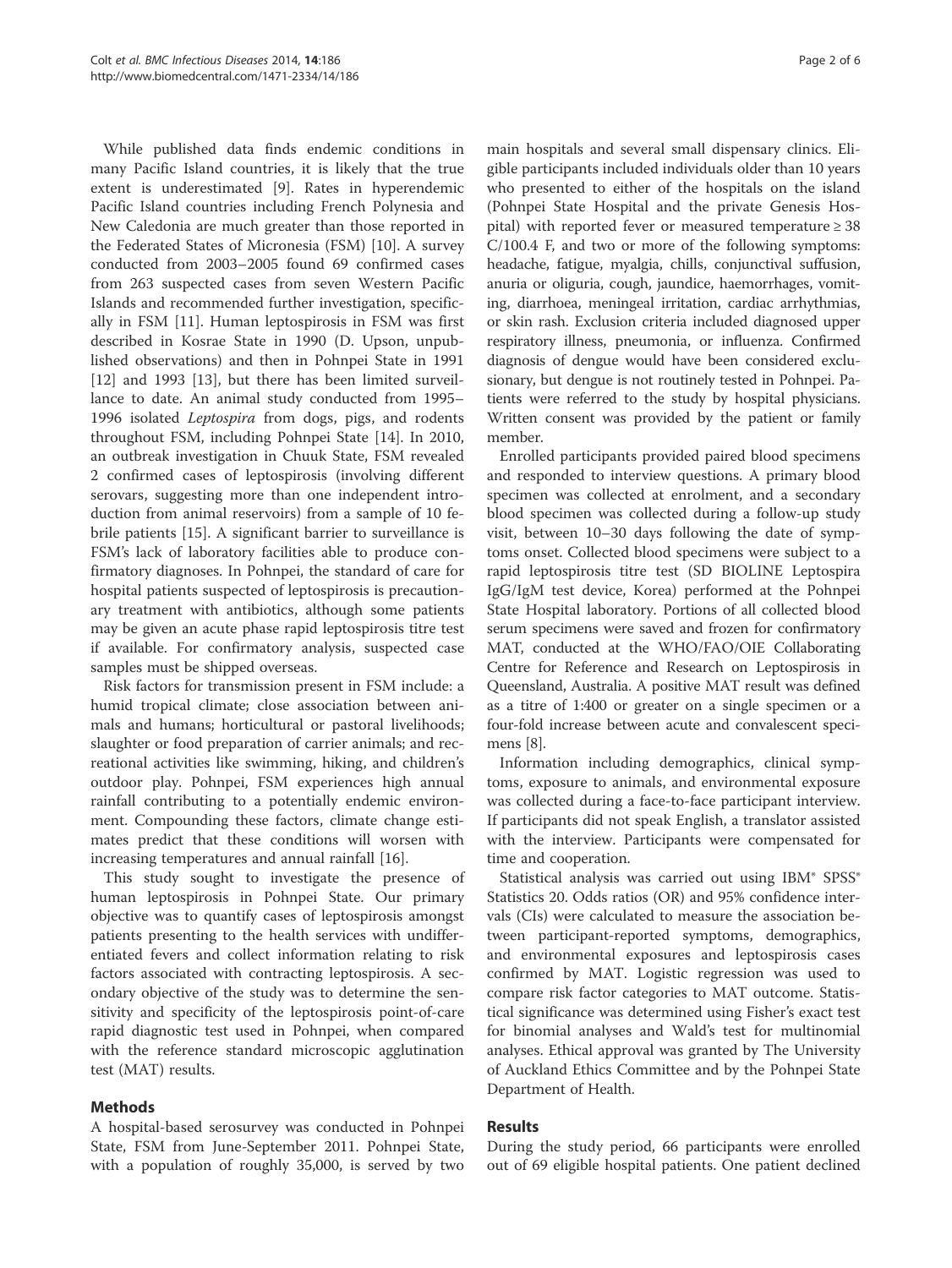to participate. Two suspected cases died prior to enrolment. On average, patients presented to hospital 3 days (2.12-3.85 CI) following the onset of symptoms. Of those enrolled, 54 were tested for leptospirosis by MAT (Table 1). Some enrolled patients were not tested by MAT if they left the hospital prior to serum collection and could not be contacted by the researcher. Based on MAT results, 20.4% (10.1-30.6% CI) of screened participants were confirmed cases of leptospirosis. The 11 confirmed cases were associated with serovars Copenhageni, Ballum, and LT751-Pohnpei based on a 20 serovar MAT panel (Table 2). A total of 12 distinct serovars were reactive (titre >1:50) in 13 participant serum samples, yet some of these titres measured below diagnostic thresholds. While the MAT serovar panel indicates reactivity, isolation of serovar-specific leptospires is required for definitive typing [17]. Compared to the reference standard MAT, the RDT performed with a sensitivity of 69.2 (42.3-89.3 CI) and specificity of 90.0 (81.6-95.6 CI) on single serum specimens (Table 3). The RDT positive predictive value (PPV) for this sample was 56.3 (32.4-78.2 CI) and the negative predictive value was 94.0 (86.7-98.1 CI).

Amongst those who were screened, occupation was associated with leptospirosis (Table 4). Those in the student occupation group, all under the age of 24 years and enrolled in education levels ranging from primary to tertiary, OR = 17.5 (1.9-161.1 CI, P = 0.012), were more frequently associated with leptospirosis compared to farming and other occupations. Participants who regularly tended gardens or crops were also more likely to test positive for leptospirosis,  $OR = 8.6$  (1.0-73.8 CI,  $P = 0.035$ ). Other, less certain associations include the link between leptospirosis and age  $10-24$  years,  $OR = 4.0$ (1.0-16.2 CI); the presence of a wound on the leg or foot at the time of enrolment,  $OR = 4.4$  (1.1-17.8 CI); swimming or standing in fresh water,  $OR = 3.8$  (0.9-15.2 CI); and using fresh water streams as a source for drinking or bathing,  $OR = 1.7$  (0.4-6.4 CI) and  $OR = 1.2$  (0.3-4.7) CI) respectively. Most clinical symptoms reported by

| <b>Table 1 Recruitment and enrolment</b> |  |
|------------------------------------------|--|
|------------------------------------------|--|

| <b>Participants</b>                          | Total          |
|----------------------------------------------|----------------|
| Patients recruited                           | 67             |
| Participants enrolled                        | 66             |
| Participants receiving rapid diagnostic test | 62             |
| Both acute and convalescent                  | 42             |
| Acute only                                   | 18             |
| Convalescent only                            | $\mathfrak{D}$ |
| Participants receiving MAT                   | 54             |
| Both acute and convalescent                  | 29             |
| Acute only                                   | 13             |
| Convalescent only                            | 12             |

| Table 2 Serovars detected from MAT |
|------------------------------------|
|------------------------------------|

| Serovar          | Participants with titre >50 | <b>Confirmed Cases</b> |
|------------------|-----------------------------|------------------------|
| Pomona           | 1                           |                        |
| Sejroe           |                             |                        |
| Tarassovi        |                             |                        |
| Grippotyphosa    |                             |                        |
| Celledoni        | 5                           |                        |
| Copenhageni      | 10                          | 5                      |
| Australis        | $\overline{4}$              |                        |
| Pyrogenes        |                             |                        |
| Canicola         | 3                           |                        |
| Hebdomadis       | $\overline{2}$              |                        |
| Mini             |                             |                        |
| Sarmin           |                             |                        |
| Autumnalis       | $\overline{2}$              |                        |
| Cynopteri        | $\overline{4}$              |                        |
| Ballum           | $\overline{2}$              | 1                      |
| Bataviae         |                             |                        |
| Djasiman         | $\overline{2}$              |                        |
| Javanica         |                             |                        |
| Panama           | 1                           |                        |
| Shermani         |                             |                        |
| LT751 (Pohnpei*) | 12                          | 5                      |

\*Isolated from rodents and pigs during a Pohnpei survey in February 1996. Pohnpei is the proposed name for the LT751 serovar.

participants at the time of enrolment were not found to be strong indicators for leptospirosis (Table 5). Vomiting was more common amongst cases,  $OR = 4.8$  (1.1-20.9 CI,  $P = 0.041$ .

#### **Discussion**

This study represents the first serosurvey to identify cases of human leptospirosis in The Federated States of Micronesia, and it confirms that the burden of disease due to leptospirosis is high. It was suspected that Leptospira infection occurred in Pohnpei State, but very few confirmed cases had been documented by the State Department of Health Services. The gold standard MAT is available in only a few reference laboratories worldwide, rendering cost and clinical timeliness prohibitive. During the four month recruitment period, 11 hospital patients seeking treatment for febrile illness in Pohnpei State tested positive for leptospirosis by MAT. For the purposes of this

Table 3 Accuracy of leptospirosis rapid diagnostic test (RDT)

| MAT titre >400 |    | Agreement | %    | (95% CI)      |
|----------------|----|-----------|------|---------------|
| Positive       |    | Q,        | 692  | $42.3 - 89.3$ |
| Negative       | 70 | 63        | 90 O | $81.6 - 95.6$ |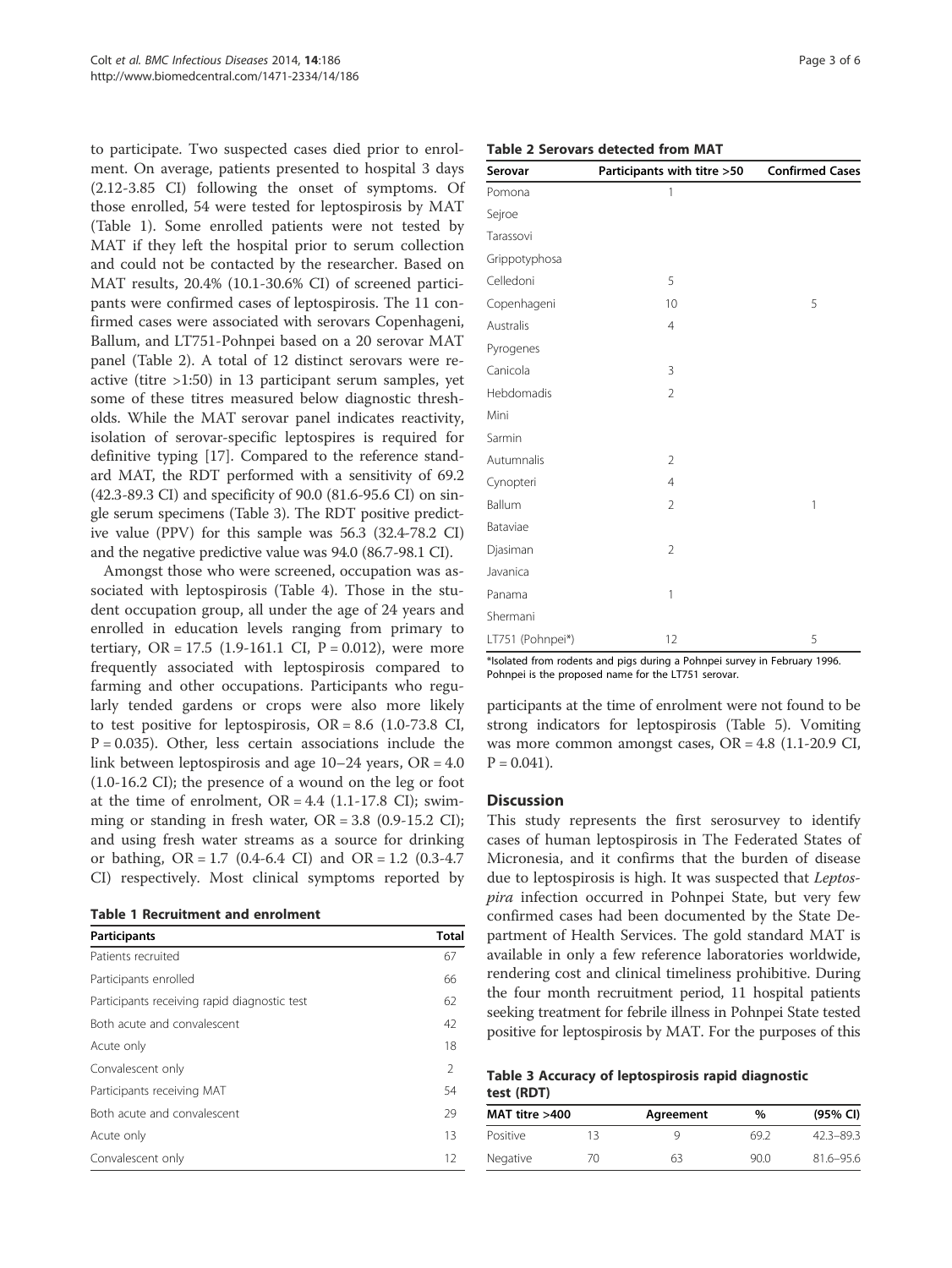| Factors by category                       | Case frequency% (n) | Odds ratio (95% CI) | P value |
|-------------------------------------------|---------------------|---------------------|---------|
| Sex                                       |                     |                     |         |
| Male                                      | 27.3 (33)           | $3.6(0.7-18.5)$     | 0.170   |
| Age                                       |                     |                     |         |
| $10 - 24$                                 | 35.0 (20)           | $4.0(1.0-16.2)$     | 0.077   |
| Occupation                                |                     |                     |         |
| Other                                     | 3.8(26)             | Reference           |         |
| Farming                                   | 27.3(11)            | $9.4(0.9 - 103.3)$  | 0.067   |
| Student                                   | 41.2 (17)           | $17.5(1.9-161.1)$   | 0.012   |
| Education Level                           |                     |                     |         |
| Below secondary                           | 20.7 (29)           | $1.0(0.3-3.9)$      | 1.000   |
| Water source* <sup>†</sup>                |                     |                     |         |
| Drinking from stream                      | 26.3 (19)           | $1.7(0.4-6.4)$      | 0.496   |
| Bathing from stream                       | 22.7 (22)           | $1.2(0.3-4.7)$      | 1.000   |
| Animals around home* <sup>†</sup>         |                     |                     |         |
| Pigs                                      | 16.3(43)            | $0.3(0.1-1.3)$      | 0.187   |
| Dogs                                      | 19.4 (36)           | $0.8(0.2 - 3.2)$    | 0.730   |
| Rats                                      | 20.0 (40)           | $0.8(0.2 - 3.8)$    | 1.000   |
| Environment/behaviour*                    |                     |                     |         |
| Walk through mud <sup>#</sup>             | 26.2 (42)           | Undefined           | 0.096   |
| Wound on legs or feet <sup>†</sup>        | 40.0 (15)           | $4.4(1.1-17.8)$     | 0.056   |
| Swim or stand in fresh water <sup>#</sup> | 35.0 (20)           | $3.8(0.9 - 15.2)$   | 0.081   |
| Tend gardens or crops <sup>#</sup>        | 31.2 (32)           | $8.6(1.0-73.8)$     | 0.035   |
| Recent pig slaughter <sup>†</sup>         | 16.7(6)             | $0.7(0.8 - 7.1)$    | 1.000   |

Table 4 Univariate analysis of demographics and environmental exposures

\*Each exposure is not mutually exclusive.

† Based on 53 responses.

‡ Based on 52 responses.

study, subjects with single specimen titres of 1:400 or higher were considered MAT positive, but in highly endemic settings, a single MAT specimen may not be as specific as a four-fold increase between paired sera specimens. This is a small study, and further investigation is needed to confirm the magnitude of the problem. However, our findings suggest that leptospirosis may be widely distributed throughout Pohnpei State. Of note also, the study suggests that serovar LT751 is present in humans in FSM. This serovar was first identified in rats and pigs in Pohnpei in 1995 [14], was tentatively named "Pohnpei," and is currently undergoing confirmation by the International Committee on Systematic Bacteriology [18].

Amongst people attending hospital with fever, occupation was linked to Leptospira infection, as was the regular tending of gardens or crops. While farming as an occupation was not more common amongst the leptospirosis cases, tending gardens or crops is an activity reported by participants across all occupation categories. Tending crops of banana, taro, and yam are common for Pohnpeian males while females maintain the land and gardens surrounding the home. Although rainfall in

Pohnpei is high with an annual accumulation of 187 inches (475 cm) per year, seasonal distribution of leptospirosis cases was not considered in this study due to the low seasonal variability of rainfall in Pohnpei [19]. Interestingly, the presence of pigs, dogs, or rats was not associated with leptospirosis cases, presumably because these animals are found near most Pohnpeian homes. While pig slaughter is customary at cultural feasts, this factor was not linked to cases as few participants reported involvement with recent slaughter. The positive association between being a student and acquiring leptospirosis is intriguing. While specific risk factors amongst students were not further explored, it is possible that certain behaviours characteristic of school-aged persons in Pohnpei (e.g., playing in mud, caring for domestic pigs, and routine travel by foot) may put such persons at increased risk. This could be explored in future studies.

Affordable and effective diagnostics are necessary in developing settings, where leptospirosis burden is highest. Evaluation for the specific RDT locally available to Pohnpei State hospitals had not been performed in FSM and is not widely referenced in the literature. In this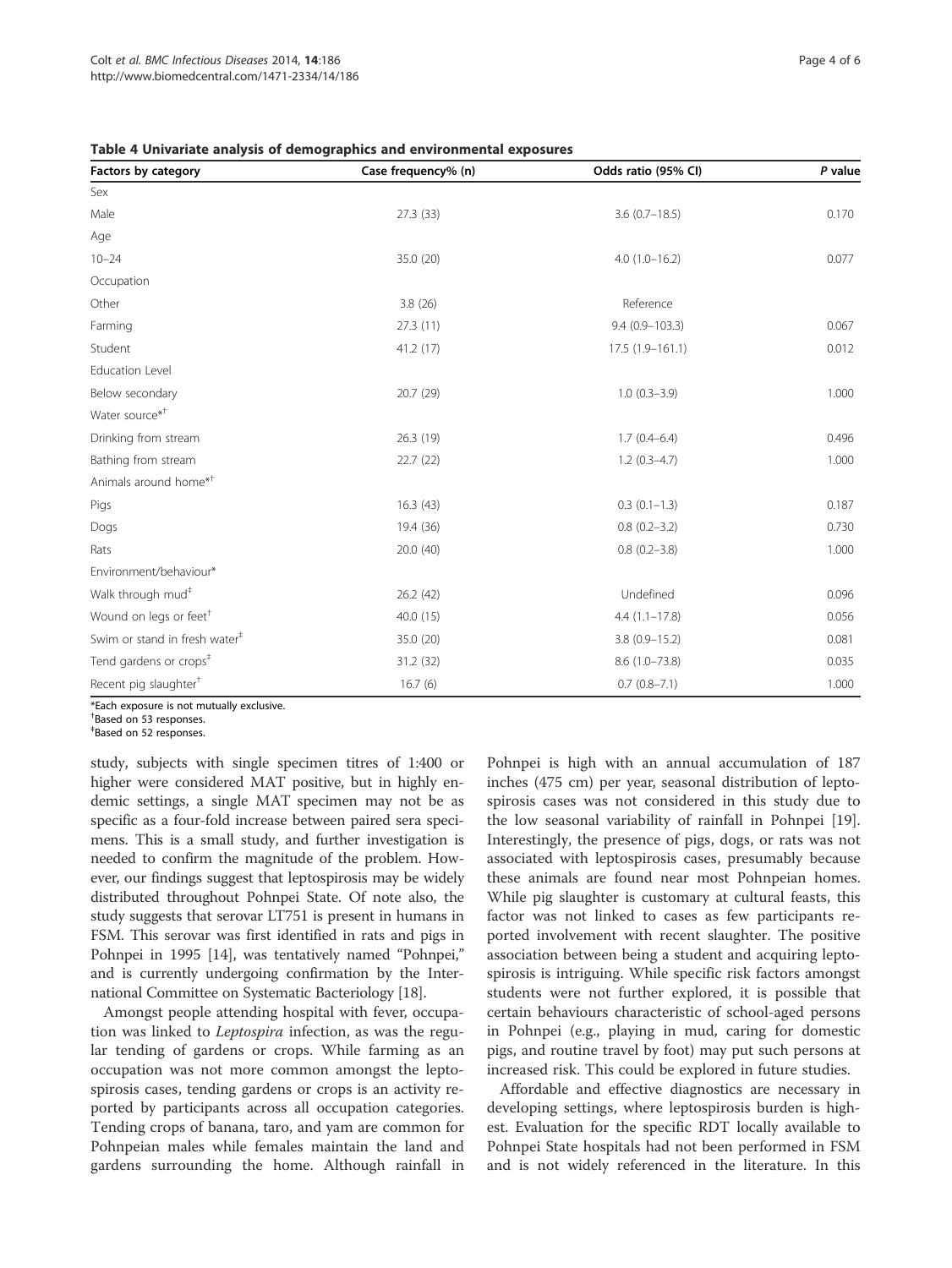| Table 5 Univariate analysis of clinical signs and symptoms |  |  |  |
|------------------------------------------------------------|--|--|--|
|------------------------------------------------------------|--|--|--|

| Symptom                 | Case frequency% (n) | Odds ratio (95% CI) | P value |
|-------------------------|---------------------|---------------------|---------|
| Headache                | 22.9 (48)           | Undefined           | 0.571   |
| Fatigue                 | 23.9 (46)           | Undefined           | 0.322   |
| Neck pain               | 27.8 (36)           | $6.2$ (0.7-52.7)    | 0.082   |
| Myalgia                 | 27.0 (37)           | $5.6(0.6-47.7)$     | 0.141   |
| Vomiting                | 34.8 (23)           | $4.8(1.1 - 20.9)$   | 0.041   |
| Conjunctival suffusion  | 30.0 (30)           | 4.5 (0.9-23.4)      | 0.089   |
| Haemorrhage             | 50.0(4)             | $4.4(0.6 - 35.9)$   | 0.187   |
| Light sensitivity       | 35.3 (17)           | $3.4(0.9 - 13.3)$   | 0.143   |
| Joint pain              | 27.6 (29)           | $2.7(0.6 - 11.5)$   | 0.308   |
| Anorexia                | 25.0 (36)           | $2.5(0.5-13.1)$     | 0.469   |
| Cardiac arrhythmias     | 30.0 (20)           | $2.4(0.6-9.3)$      | 0.296   |
| Difficulty bending neck | 28.0 (25)           | $2.3(0.6-9.2)$      | 0.313   |
| Diarrhoea               | 25.0 (28)           | $1.8(0.4-6.9)$      | 0.509   |
| Orbital pain            | 25.0 (24)           | $1.6(0.4-6.1)$      | 0.518   |
| Nausea                  | 22.5 (40)           | $1.5(0.3-8.6)$      | 0.711   |
| Melanuria               | 24.0 (25)           | $1.5(0.4-5.5)$      | 0.737   |
| Runny Nose              | 23.8 (21)           | $1.4(0.4-5.2)$      | 0.736   |
| Cough                   | 21.9 (32)           | $1.2(0.3-4.7)$      | 1.000   |
| Rash                    | 22.2(9)             | $1.1(0.2-6.3)$      | 1.000   |
| Oliguria                | 20.7 (29)           | $1.0(0.3-3.8)$      | 1.000   |
| Shortness of breath     | 18.8 (16)           | $0.8(0.2 - 3.7)$    | 1.000   |
| Jaundice                | 14.3(7)             | $0.6(0.1-5.6)$      | 1.000   |
| Abdominal pain          | 15.8 (38)           | $0.4(0.1-1.5)$      | 0.258   |
| Chills                  | 18.8 (48)           | $0.3(0.1 - 2.4)$    | 0.275   |
| Confusion               | 7.1(14)             | $0.2$ $(0.0-1.9)$   | 0.251   |

study, the RDT performed well against the MAT but not as accurately as the package insert indicates [sensitivity of 96.3 (53/55) and specificity of 95.3 (143/150)] (SD BIOLINE Leptospira IgG/IgM Test Package Insert, unpublished observations). As indicated by the PPV, only 56.3% of serum specimens positive by RDT were found positive by MAT. In addition to RDT performance, the timing of the RDT compared to patient seroconversion must be considered. Given that patients presented to hospital an average of 3 days following symptoms, and the RDT is unreliable before 7 days of symptoms, the RDT should not be utilized as a clinical diagnostic tool in the acute phase. Therefore, clinicians should continue to treat patients based on clinical symptoms in the absence of MAT, reserving the RDT for public health surveillance. As RDT performance is dependent on serovar-specific antibodies within a given geographic setting [20], further evaluation of rapid tests commonly used in the Pacific context is recommended.

The major limiting factor in this study is the number of participants. The study period of four months was

sufficient to confirm leptospirosis cases amongst patients presenting to hospital with undifferentiated febrile illness, but the study sample is too small to permit a comprehensive assessment of risk factors, to establish any seasonal pattern, or to fully evaluate the local RDT against the reference standard.

#### Conclusions

Further efforts to conduct active leptospirosis surveillance throughout FSM are recommended. As rapid test sensitivity for acute phase samples is not reliable [21], and MAT is not locally available, routine convalescent RDTs of suspected cases will strengthen surveillance. Control efforts must focus on limiting interaction with carrier animals and preventing animal urine contamination of fresh water streams. Strengthening community awareness and education regarding the transmission and risks of leptospirosis is paramount. Additional research is warranted to investigate more closely the frequency of human leptospirosis throughout the other FSM states.